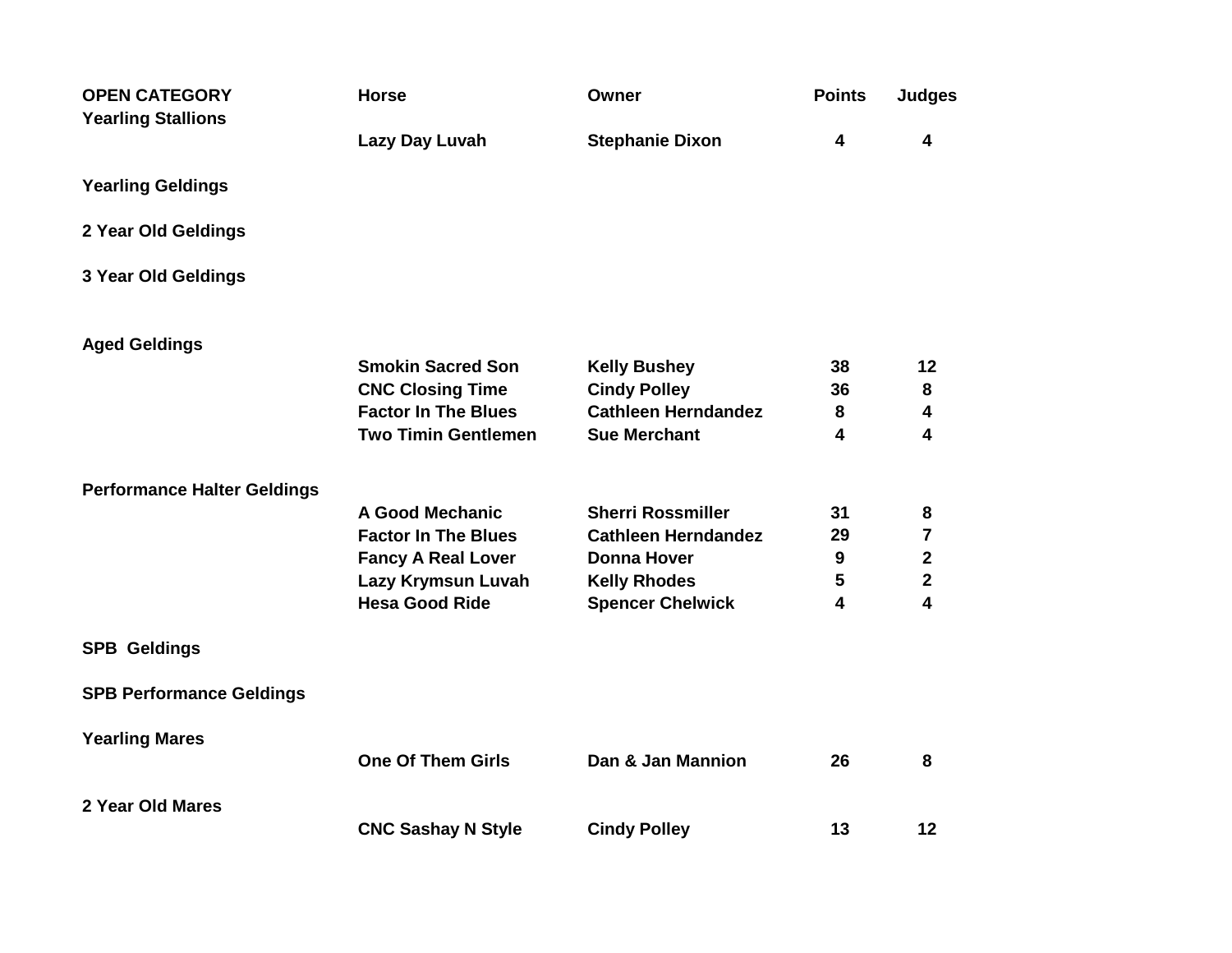| 3 Year Old Mares                | <b>Initials Only Please</b>  | <b>Cindy Polley</b>     | 16 | 8                       |
|---------------------------------|------------------------------|-------------------------|----|-------------------------|
| <b>Performance Halter Mares</b> |                              |                         |    |                         |
|                                 | <b>Almost Too Tempting</b>   | <b>Kristen Shaw</b>     | 8  | 4                       |
|                                 | <b>Good Directions</b>       | <b>Carrie Averill</b>   | 5  | $\overline{\mathbf{4}}$ |
| <b>Aged Mares</b>               |                              |                         |    |                         |
|                                 | <b>Shes One Hot Candy</b>    | <b>Brian Alves</b>      | 4  | 4                       |
| <b>SPB Mares</b>                |                              |                         |    |                         |
| <b>Overo Color Class</b>        |                              |                         |    |                         |
|                                 | <b>Smokin Sacred Son</b>     | <b>Kelly Bushey</b>     | 37 | 9                       |
|                                 | <b>Alotta Good Faith</b>     | <b>Denys Buss</b>       | 36 | 7                       |
|                                 | <b>Fancy A Real Lover</b>    | <b>Donna Hover</b>      | 21 | ${\bf 5}$               |
|                                 | <b>CNC Sashay N Style</b>    | <b>Cindy Polley</b>     | 13 | $5\phantom{1}$          |
|                                 | <b>Hesa Good Ride</b>        | <b>Spencer Chelwick</b> | 4  | $\overline{\mathbf{4}}$ |
|                                 | <b>Almost Too Tempting</b>   | <b>Kristen Shaw</b>     | 1  | 1                       |
| <b>Tobiano Color Class</b>      |                              |                         |    |                         |
|                                 | <b>Two Timin Gentlemen</b>   | <b>Sue Merchant</b>     | 38 | 12                      |
|                                 | <b>Arapped In Black</b>      | Jeri Lou Biggs          | 35 | 12                      |
|                                 | <b>Heaven Sent A Star</b>    | <b>Laura Hamill</b>     | 14 | 8                       |
|                                 | <b>Hot Rapt N Blazing</b>    | <b>Bob Gullion</b>      | 12 | $\boldsymbol{4}$        |
|                                 | <b>Request An Invitation</b> | Jodi Gibson             | 10 | 4                       |
|                                 | <b>Purely Dynamic</b>        | <b>Kendall Gaspar</b>   | 7  | 4                       |

**YEARLING LONGE LINE**

**YEARLING IN HAND TRAIL**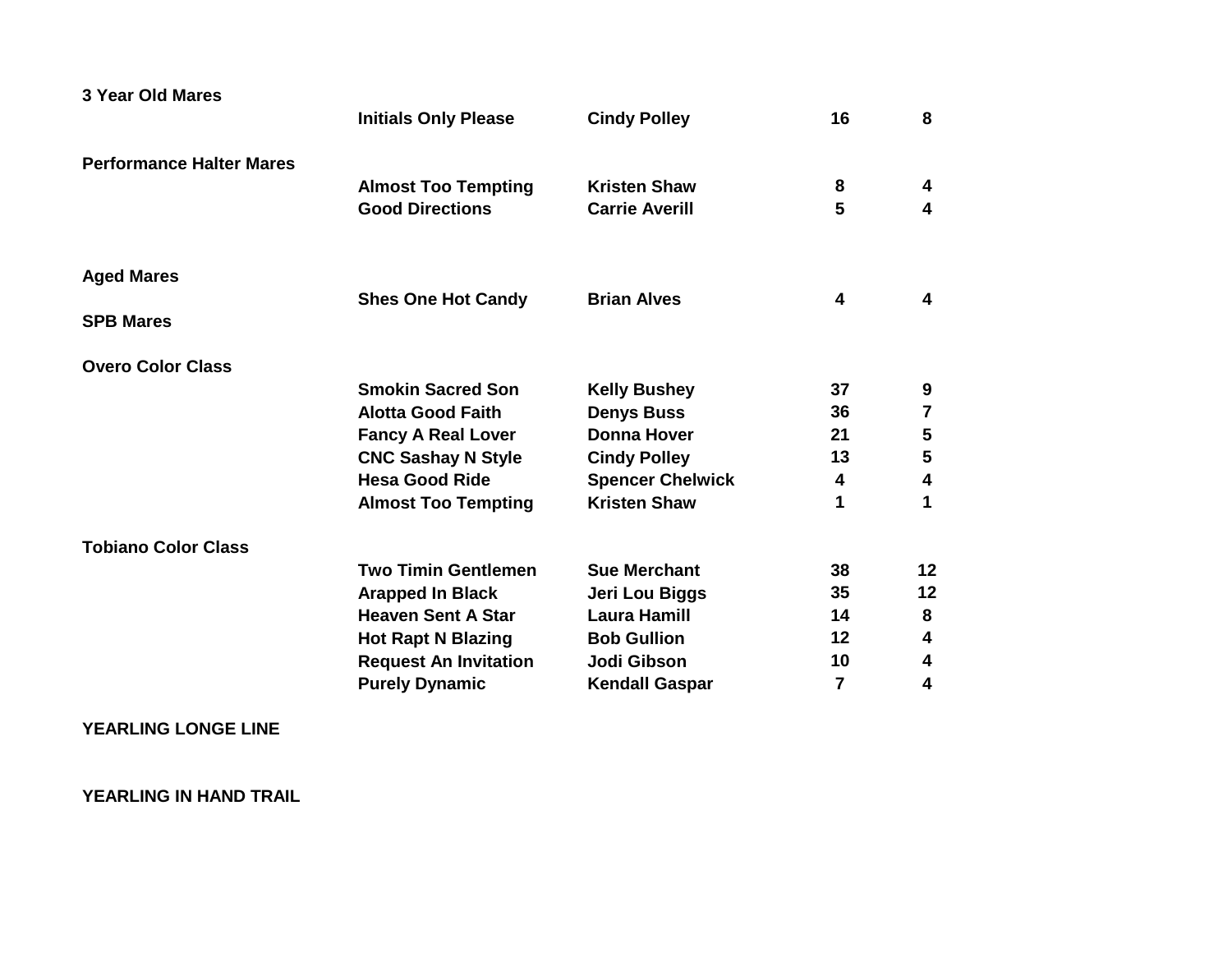**2YO Western Pleasure**

| <b>3YO WESTERN PLEASURE</b>    |                              |                           |     |                         |
|--------------------------------|------------------------------|---------------------------|-----|-------------------------|
|                                | <b>Luvin Lazy</b>            | <b>Meredith Biasca</b>    | 18  | 8                       |
|                                | <b>Request An Invitation</b> | Jodi Gibson               | 8   | 8                       |
| Open Western Pleasure Jr Horse |                              |                           |     |                         |
| Open Western Pleasure Sr Horse |                              |                           |     |                         |
|                                | <b>Faith Is Certain</b>      | <b>Shelley Tuma</b>       | 99  | 14                      |
|                                | <b>Hesa Good Ride</b>        | <b>Spencer Chelwick</b>   | 36  | 8                       |
|                                | <b>Someone Like You</b>      | <b>Deneen King</b>        | 34  | 10                      |
|                                | <b>Joe Walsh</b>             | <b>Kacie Fleeman</b>      | 30  | 10                      |
|                                | <b>All Star Sensation</b>    | <b>Wendy Hull</b>         | 20  | $\overline{\mathbf{7}}$ |
|                                | <b>A Moonlite Drive</b>      | <b>Brenda Boman</b>       | 8   | 5                       |
| <b>Open Trail Junior Horse</b> |                              |                           |     |                         |
|                                | <b>Hot N Lopin Cowboy</b>    | <b>Kristine Lee</b>       | 8   | 8                       |
| <b>Open Trail Senior Horse</b> |                              |                           |     |                         |
|                                | <b>All Star Sensation</b>    | <b>Wendy Hull</b>         | 100 | 14                      |
|                                | <b>Arapped In Black</b>      | Jeri Lou Biggs            | 94  | 10                      |
|                                | <b>Im Real Sensational</b>   | <b>Linda Rice</b>         | 74  | 8                       |
|                                | <b>Goodnight Charlie</b>     | <b>Randy Raykovich</b>    | 52  | 12                      |
|                                | <b>Faith Is Certain</b>      | <b>Shelley Tuma</b>       | 28  | 8                       |
|                                | <b>Two Timin Gentlemen</b>   | <b>Sue Merchant</b>       | 26  | $\overline{\mathbf{r}}$ |
|                                | <b>Plenty Of Tats Rhythm</b> | <b>Kelly Henningsen</b>   | 14  | 4                       |
|                                | <b>Flauntin My Assets</b>    | <b>Laurie Podshadley</b>  | 8   | $\overline{2}$          |
| <b>3YO HUNTER UNDER SADDLE</b> |                              |                           |     |                         |
|                                | <b>Factor In The Blues</b>   | <b>Cathleen Hernandez</b> | 41  | 12                      |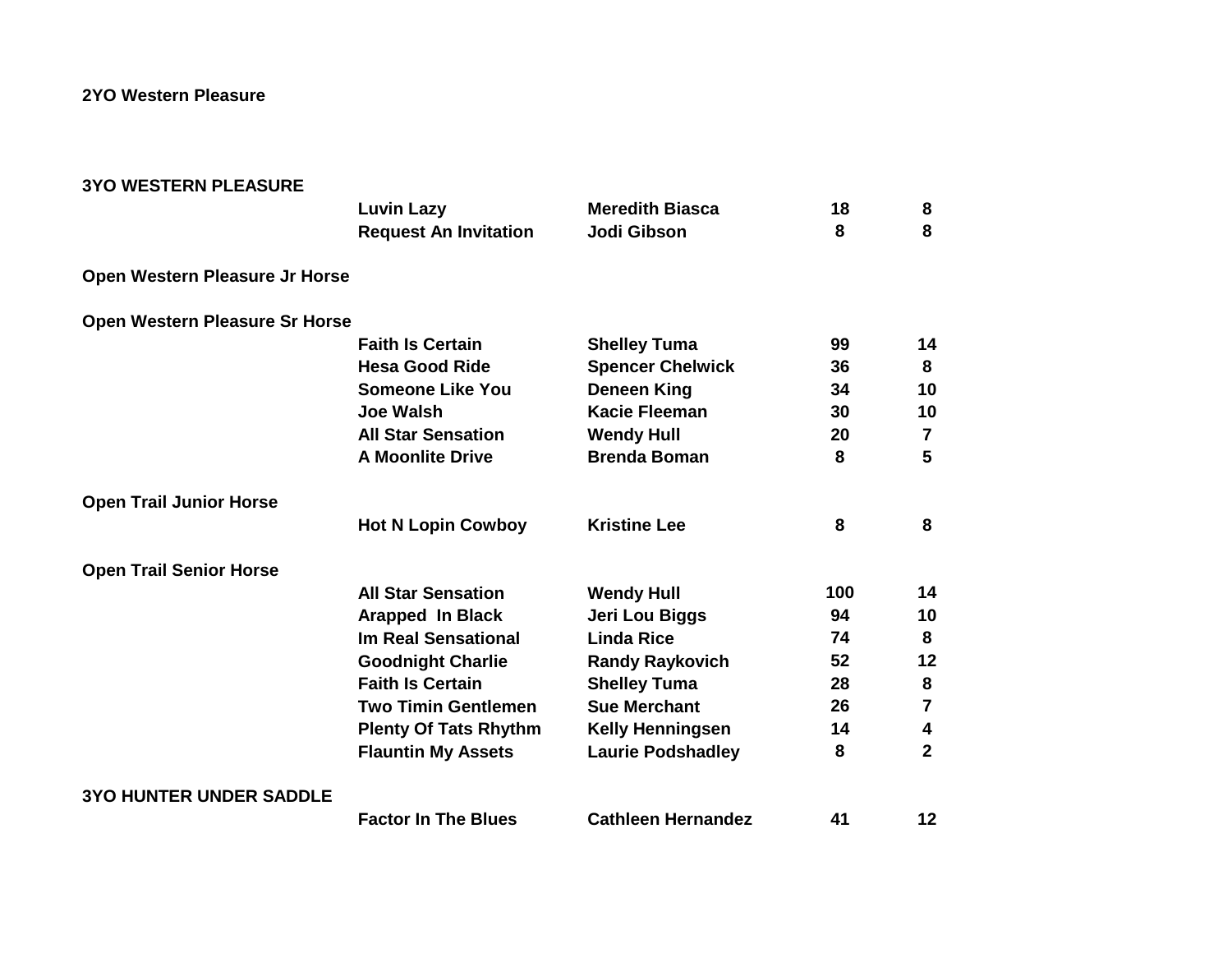| Open Hunter Under Saddle Jr Horse |                            |                            |    |                         |
|-----------------------------------|----------------------------|----------------------------|----|-------------------------|
|                                   | <b>Make Me A Cowboy</b>    | <b>Jennifer Chan</b>       | 34 | 8                       |
|                                   | <b>Factor In The Blues</b> | <b>Cathleen Herndandez</b> | 8  | $\mathbf{2}$            |
|                                   | <b>Hot N Lopin Cowboy</b>  | <b>Kristine Lee</b>        | 5  | 4                       |
| Open Hunter Under Saddle Sr Horse |                            |                            |    |                         |
|                                   | <b>Especially Fancy</b>    | <b>Deneen King</b>         | 55 | 14                      |
|                                   | <b>Still Scenic</b>        | <b>Amber Harmon</b>        | 30 | 4                       |
|                                   | <b>Almost Too Tempting</b> | <b>Kristen Shaw</b>        | 15 | 4                       |
|                                   | <b>Lucky In Hollywood</b>  | <b>Toni Raykovich</b>      | 10 | 4                       |
|                                   | <b>Ms Originality</b>      | Jerri Brown                | 10 | 4                       |
| <b>Open Hunter Hack All Ages</b>  |                            |                            |    |                         |
| <b>Open Working Hunter</b>        |                            |                            |    |                         |
| <b>Open Western Riding</b>        |                            |                            |    |                         |
|                                   | <b>The Perfect Machine</b> | <b>Emily Tuma</b>          | 48 | 8                       |
|                                   | <b>All Star Sensation</b>  | <b>Wendy Hull</b>          | 32 | 8                       |
|                                   | <b>Who Sez</b>             | <b>Barbara Messinger</b>   | 26 | 8                       |
|                                   | <b>Gota Take A Chance</b>  | <b>Michelle Vondran</b>    | 26 | $\overline{\mathbf{4}}$ |
|                                   | <b>Goodnight Charlie</b>   | <b>Randy Raykovich</b>     | 16 | 4                       |
|                                   | <b>Lucky In Hollywood</b>  | <b>Toni Raykovich</b>      | 13 | 5                       |
|                                   | <b>Arapped In Black</b>    | Jeri Lou Biggs             | 11 | 4                       |
|                                   | <b>Two Timin Gentleman</b> | <b>Sue Merchant</b>        | 4  | 4                       |
| <b>Open Reining</b>               |                            |                            |    |                         |
| <b>Open Ranch Riding All Ages</b> |                            |                            |    |                         |

**Open Pleasure Driving**